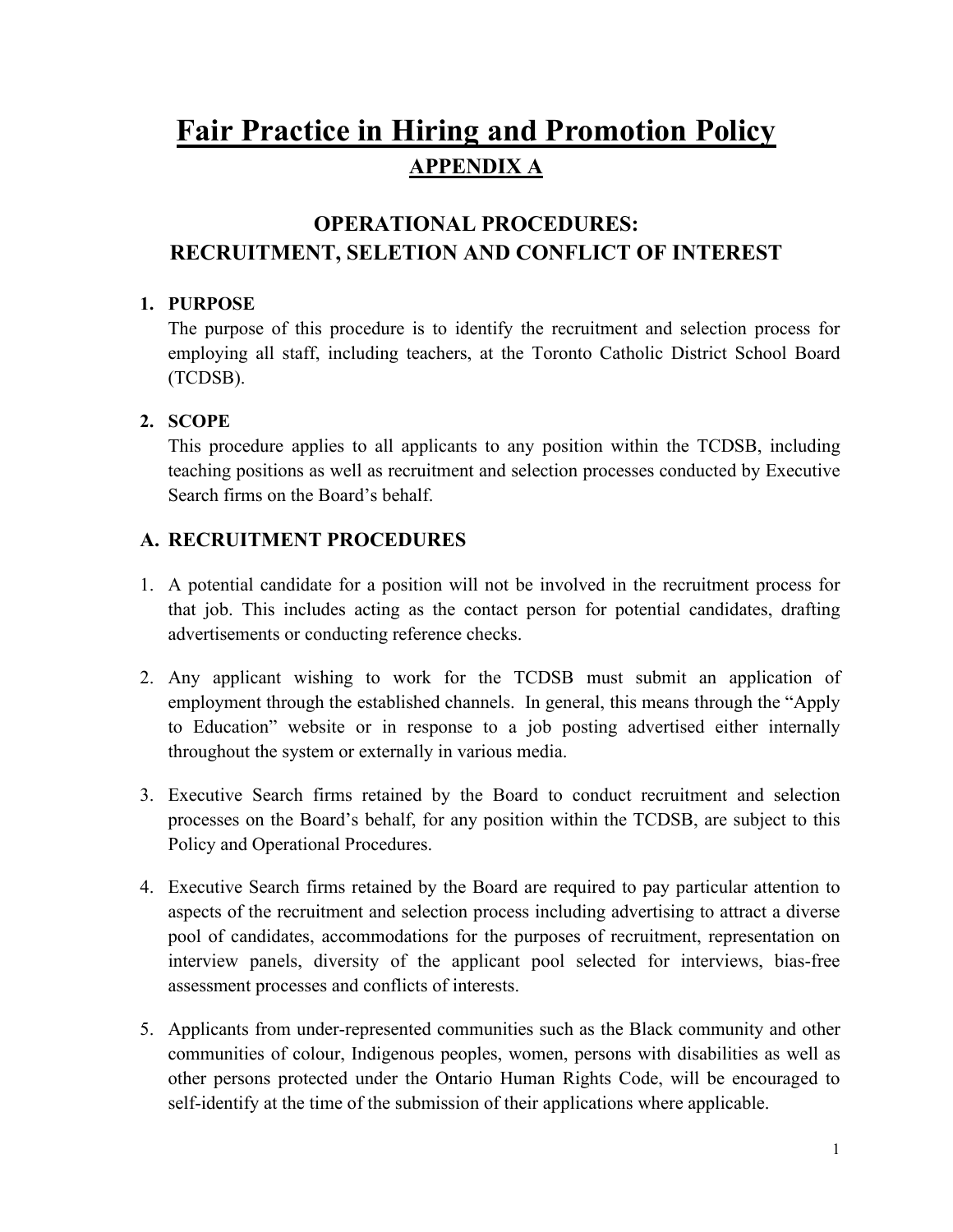- 6. Requests for accommodations for the purpose of recruitment must be made in writing at the time that an application is submitted as per the posting. Supporting documentation, such as a functional limitations assessment produced by an appropriate medical and or professional practitioner, will be requested as appropriate by the Recruitment division of the Human Resources department.
- and Employee Relations or his/her delegate. 7. All job postings must be authorized by the Executive Superintendent, Human Resources
- 8. Complete and accurate records of selection decision-making processes will be maintained.
- 9. Personal information and supporting documents submitted with applications will be used in accordance with the Municipal Freedom of Information and Protection of Privacy Act.
- 10. No persons shall influence the hiring process through unsolicited promotion and/or unauthorized recommendations of candidates.
- process. 11. Any person participating in the hiring process must do so in a manner free from bias and conflicts of interest. Any person with a perceived or real conflict of interest must inform the Sr. Manager of Recruitment (or delegate) and remove themselves from the hiring
- accordance with Human Resources and recruitment industry best practices, collective 12. Recruitment and selection procedures shall be established for teaching positions in agreement(s) where applicable, the Accessibility for Ontarians with disabilities Act, the Ontario Human Rights Code, Employment Standards Act and Board policies.
- 13. The filling of long-term occasional and permanent teaching positions shall be consistent with collective agreement and legislative requirements.

#### **B. SELECTION PROCEDURES**

 an applicant's qualifications, demonstrated experience and personal suitability for the role including a commitment to creating an inclusive, equitable, accessible and safe work 1. Selection will be based on merit, which is determined through an objective assessment of environment, relevant to the requirements for the position. Additional job-related factors that support the creation of the best possible program for students and the ability to hire a diverse staff and teacher workforce that is reflective of the communities TCDSB serves will also be taken into account.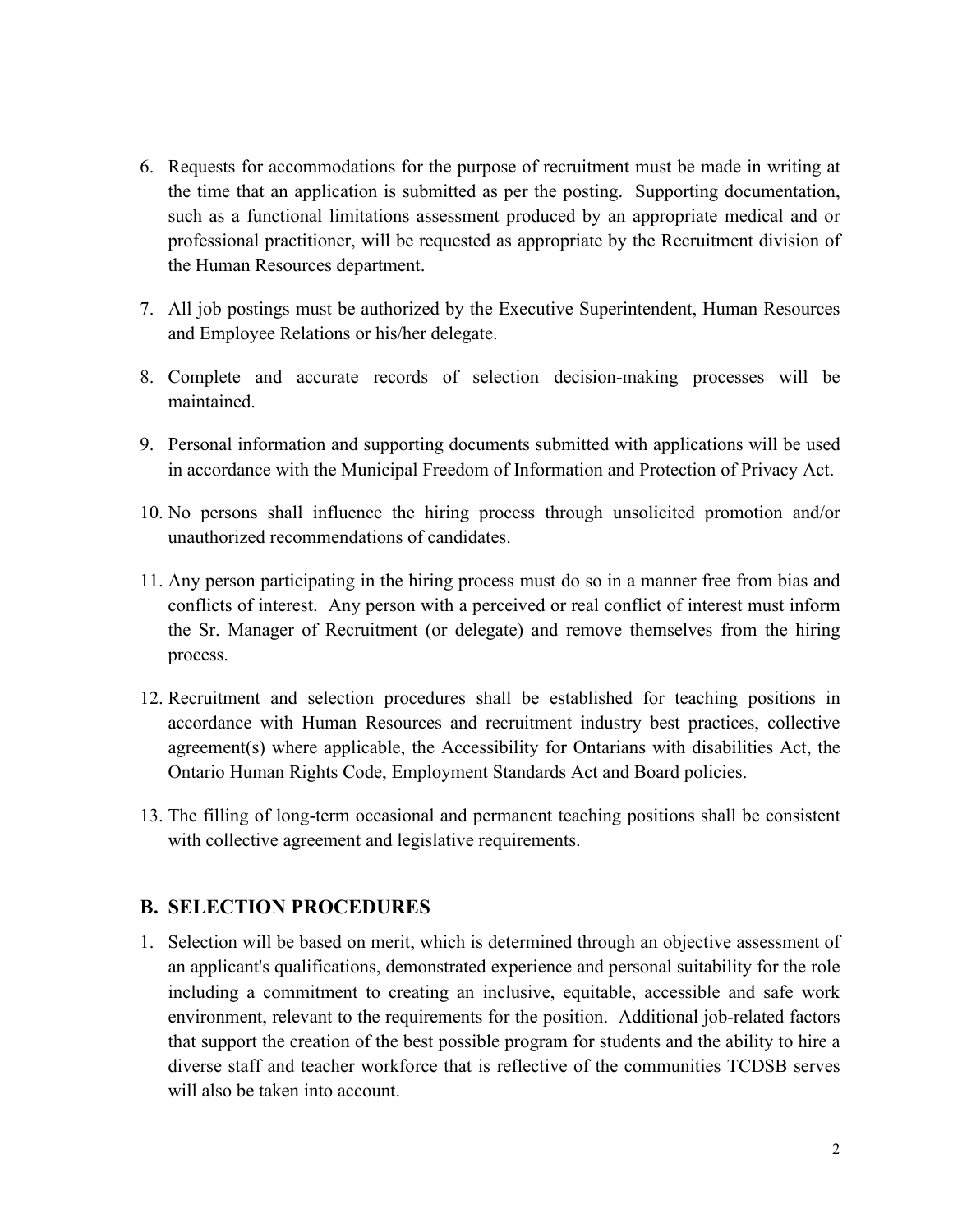- consultation with the relevant administrators and hiring managers. 2. Postings or job advertisements will be developed by the Recruitment division in
- 3. Position profiles or job descriptions will be developed by the Compensation and Benefits division of the Human Resources department in consultation with the Recruitment division and the relevant administrators and hiring managers.
- 4. Selection criteria and assessment tools will be reviewed and approved by the Sr. Manager to ensure that they adequately reflect the requirements of the position, attract the widest and most diverse pool of applicants while ensuring consistency with the Board's policies. of Recruitment or assigned Recruitment staff before recruitment action is taken in order
- 5. Applicants will be screened for interviews by the Recruitment division based on the criteria outlined in the posting, in consultation with the hiring manager or administrator. No applicant will be interviewed unless approved and deemed qualified by the Recruitment division.
- the same initial templated-questions must be asked of all candidates. Selection decisions division. 6. All interviews must be conducted by a panel with a minimum of two members. Where possible, the same interview team must interview all candidates for a given position and will be based on the panel's overall assessment results as well as reference checks and other appropriate sources of data as appropriate, as determined by the Recruitment
- 7. Whenever possible, the Board will promote demographically diverse interview panels that draw on the different experiences, skill sets, and educational and professional backgrounds of employees at the TCDSB.
- administrator, must be from the Black community and other under-represented Rights Code where applicable. 8. Where possible, a percentage of qualified applicants selected for interviews, as determined by the Recruitment division in consultation with the hiring manager or communities including visible minorities, Indigenous peoples and persons with disabilities and women as well as other persons protected under the Ontario Human
- Rights Code where applicable.<br>9. Applicants will be asked similar core questions in the interview based on the requirements for the position. Supplementary or follow-up questions may be asked to clarify issues or to obtain further information deemed by the selection committee to be relevant to identifying the best applicant.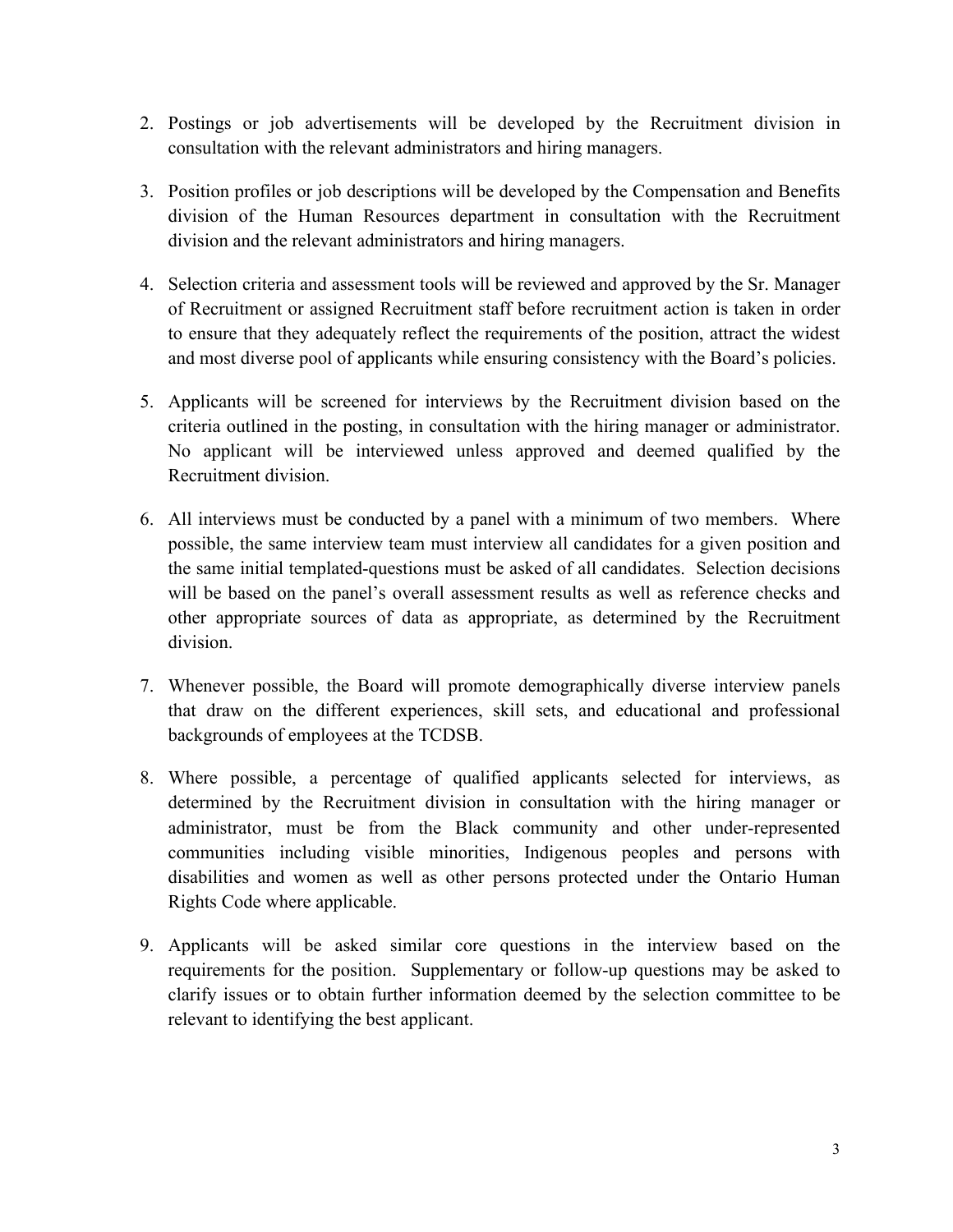- interview and or selection process. In addition, no person shall be in a position that 10. No persons related by blood or marriage or where the appearance of a conflict of interest exists may be placed in a position of interviewing one-another. Individuals who find themselves in this situation must declare a conflict and remove themselves from the requires them to interview, assess or hire a relative (by blood or marriage) for any position including one within the scope of their responsibility where the position in question involves a direct reporting relationship (between the individual and the candidate/relative).
- 11. All teaching staff shall be practising Catholics unless otherwise approved by the TCDSB or specifically exempted by legislation.
- 12. Before being considered for employment, each applicant for a teaching position is to be recommended by a priest with pastoral responsibility through a favourable report in a form and content prescribed by the Board on the applicant's commitment to the Catholic faith.

#### **C. ASSIGNMENT & OFFERS OF EMPLOYMENT**

- 1. All offers of employment shall be subject to the applicant providing the Board with:
	- i. a satisfactory criminal reference check with vulnerable sector screening;
	- ii. a negative tuberculosis test and
	- iii. a satisfactory reference check conducted by the Recruitment division.
- 2. To avoid conflicts of interests, supervisors must avoid having under their immediate supervision (i.e., within the same department or school), members of their immediate family or other relatives.

#### **D. POST SELECTION FEEDBACK TO APPLICANTS**

- 1. Applicants who were interviewed will be advised in writing of the outcome of their application by the Human Resources department.
- 2. The Sr. Manager of Recruitment will coordinate the request for an interview debrief from an internal unsuccessful candidate made no later than 3 weeks after the date that the interview results were communicated to the applicant.
- 3. An interview debrief will not be provided in writing, however, unsuccessful candidates can take notes as required.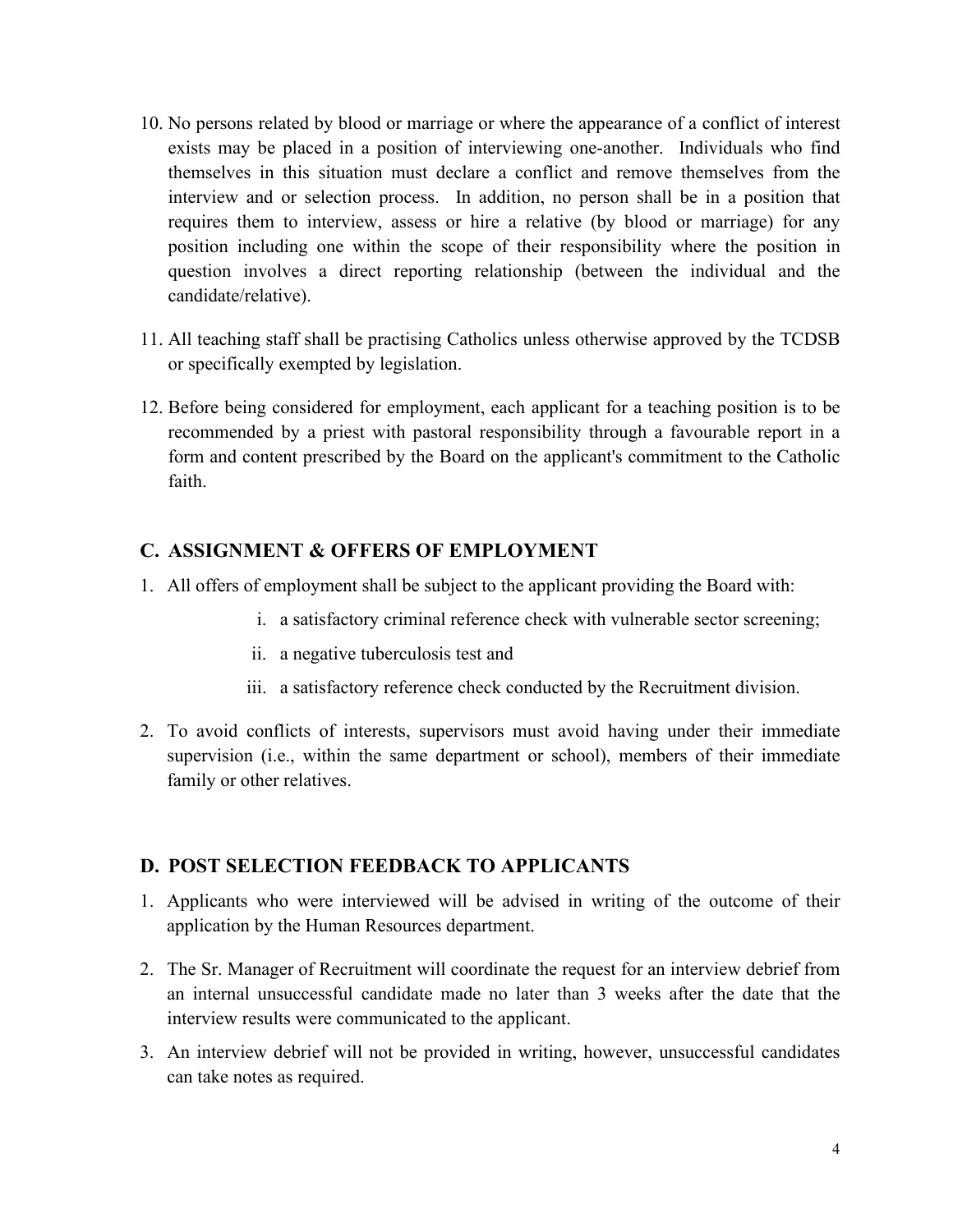#### **E. EVALUATION AND METRICS**

- 1. The Human Resources department will conduct an annual employment system review to identify and eliminate barriers to recruiting, promoting and retaining a diverse and inclusive workforce.
- 2. The Human Resources department will develop proactive recruitment and talent acquisition programs to address the barriers and gaps in employment and promotion.
- 3. The Human Resources department will rely on workforce data to develop proactive and inclusive programs to address barriers to a diverse and inclusive workforce.

### **F. CONFLICT OF INTEREST**

#### **Preamble**

The TCDSB intends to facilitate the ability of its staff to maintain the highest business and ethical standards, and to facilitate the protection of the integrity of employees in the course of their hiring responsibilities to the Board. All conflicts will be recognized and either avoided or resolved expeditiously through appropriate disclosure and management. The fundamental principle underlying this approach is that employees must not permit relationships with others or external business activities to conflict, or appear to conflict, with the interests of the TCDSB.

- 1. In the context of this policy, the following circumstances may give rise to conflicts of interest:
	- supervision, or evaluation of a person with whom the employee has, or has had, a i. participating in, or influencing the outcome of the appointment, hiring, promotion, relationship;
	- ii. acceptance by an employee of a gift from any of the following persons or entities if a reasonable person might conclude that the gift could influence the employee when performing hiring duties with the Board:
		- a. a person, group, or entity that has dealings with the Board;
		- b. a person, group, or entity to whom the employee provides services in the course of his or her duties to the Board;
		- c. a person, group, or entity that seeks to do business with the Board.

 An employee who is offered a gift in the circumstances described in ii) above will immediately notify the Sr. Manager of Recruitment in writing.

 Manager of Recruitment (who represents of the Executive Superintendent of Human 2. All employees involved in the hiring of teachers have an obligation to disclose to the Sr. Resources and Employee Relations and the Director of Education) any conflict of